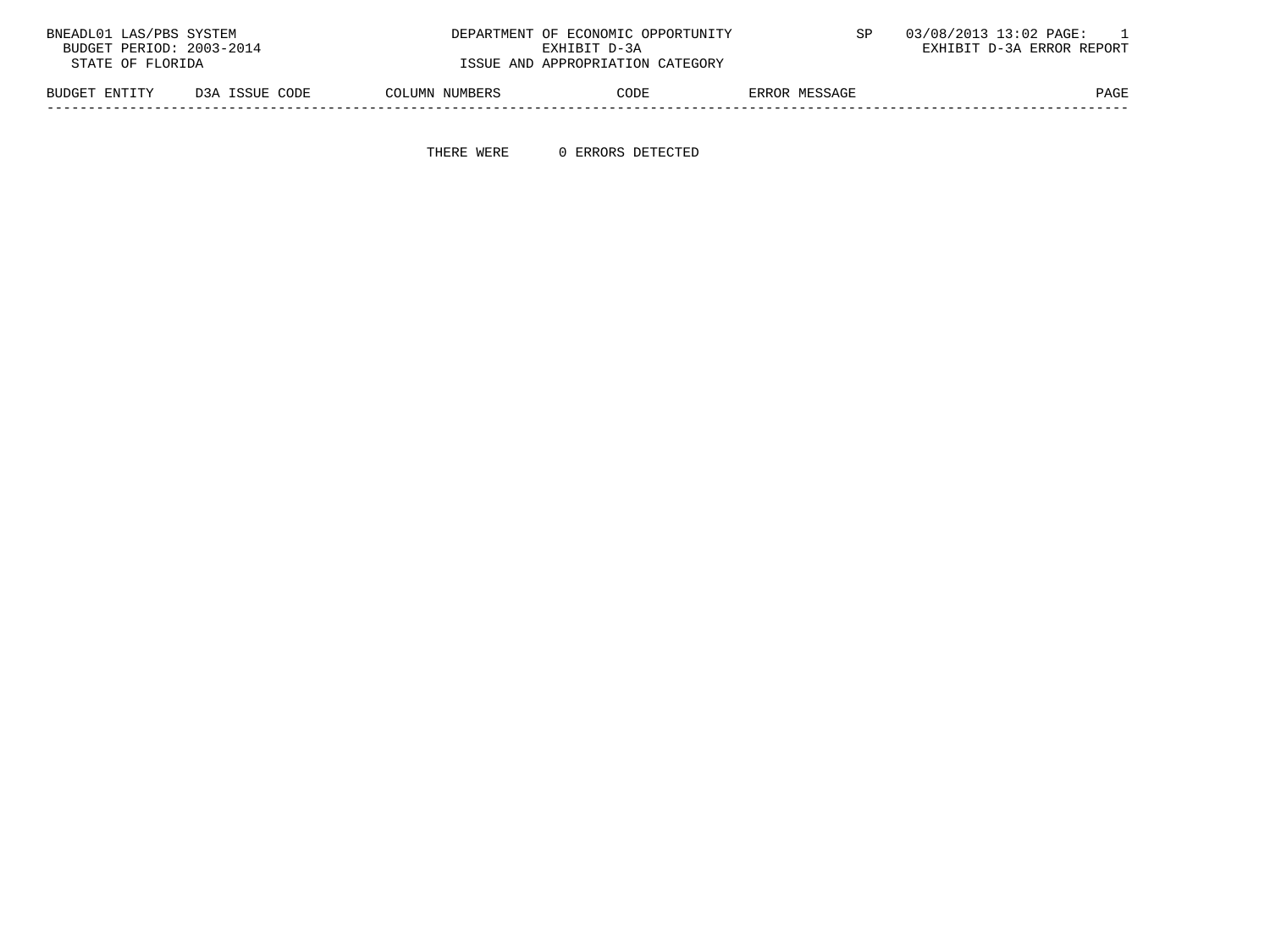| BNEADL01 LAS/PBS SYSTEM<br>BUDGET PERIOD: 2003-2014<br>STATE OF FLORIDA                                                                                                                                | DEPARTMENT OF ECONOMIC OPPORTUNITY<br>EXHIBIT D-3A<br>EXHIBIT D-3A<br>ISSUE AND APPROPRIATION CATEGORY |  |                                 |                                  |  |  |                                                                                                                       | SP 03/08/2013 13:02 PAGE: 1<br>EXHIBIT D-3A<br>DETAIL OF EXPENDITURES |                                                             |                                                                    |  |
|--------------------------------------------------------------------------------------------------------------------------------------------------------------------------------------------------------|--------------------------------------------------------------------------------------------------------|--|---------------------------------|----------------------------------|--|--|-----------------------------------------------------------------------------------------------------------------------|-----------------------------------------------------------------------|-------------------------------------------------------------|--------------------------------------------------------------------|--|
|                                                                                                                                                                                                        |                                                                                                        |  | COL A12 COL A14 COL A15 COL A16 |                                  |  |  |                                                                                                                       |                                                                       | $COL A14- A12$<br>AGY AMD REO<br>FY 2013-14<br>OVER (UNDER) |                                                                    |  |
|                                                                                                                                                                                                        | <b>POS</b>                                                                                             |  |                                 | AMOUNT POS AMOUNT POS AMOUNT POS |  |  | AGY FIN REO AGY AMD REO AGY AMD N/R AGY AMD ANZ AGY FIN REO<br>FY 2013-14 FY 2013-14 FY 2013-14 FY 2013-14 FY 2013-14 |                                                                       | AMOUNT POS<br>AMOUNT                                        | CODES                                                              |  |
| ECONOMIC OPPORTUNITY<br><b>PGM: WORKFORCE SERVICES</b><br>WORKFORCE DEVELOPMENT<br>ECONOMIC OPPORTUNITIES<br>WORKFORCE SERVICES<br>AGENCY-UNIOUE TECHNICAL ADJUSTMENTS<br>INCREASE BUDGET AUTHORITY TO |                                                                                                        |  |                                 |                                  |  |  |                                                                                                                       |                                                                       |                                                             | 40000000<br>40200000<br>40200100<br>11<br>1102.00.00.00<br>9500000 |  |
| DISBURSE AVAILABLE FEDERAL GRANT<br>AWARDS<br>SPECIAL CATEGORIES<br>G/A-REGIONAL WORKFORCE BDS                                                                                                         |                                                                                                        |  |                                 |                                  |  |  |                                                                                                                       |                                                                       |                                                             | 9500040<br>100000<br>100780                                        |  |
| EMPLOYMENT SECURITY ADM TF-FEDERL 65,000,000 55,290,484                                                                                                                                                |                                                                                                        |  |                                 |                                  |  |  |                                                                                                                       |                                                                       | $9.709.516 - 2195$ 3                                        |                                                                    |  |

2013-2014 BUDGET YEAR NARRATIVE: IT COMPONENT? NO

 The Department of Economic Opportunity requests additional recurring budget authority of \$65,000,000 in the Grants and Aids-Regional Workforce Boards appropriation category in the Employment Security Administration Trust Fund to enable the Department to disburse available federal fends to the state's 24 Regional Workforce Boards in Fiscal Year 2013-2014. The additional authority is fully supported by federal funds available to provide workforce and reemployment services.

Amended 2013-14 Narrative after February 1, 2013

 The Department of Economic Opportunity requests additional recurring budget authority of \$65,000,000 in the Grants and Aids-Regional Workforce Boards appropriation category in the Employment Security Administration Trust Fund to enable the Department to disburse available federal funds to the state's 24 Regional Workforce Boards in Fiscal Year 2013-2014. The additional authority is fully supported by federal funds available to provide workforce and reemployment services.

Summary:

 The issue was reduced by \$9,709,516 to \$55,290,484. The new amount represents a more precise projection of federal funds available for distribution to the Regional Workforce Boards in FY 13-14. \*\*\*\*\*\*\*\*\*\*\*\*\*\*\*\*\*\*\*\*\*\*\*\*\*\*\*\*\*\*\*\*\*\*\*\*\*\*\*\*\*\*\*\*\*\*\*\*\*\*\*\*\*\*\*\*\*\*\*\*\*\*\*\*\*\*\*\*\*\*\*\*\*\*\*\*\*\*\*\*\*\*\*\*\*\*\*\*\*\*\*\*\*\*\*\*\*\*\*\*\*\*\*\*\*\*\*\*\*\*\*\*\*\*\*\*\*\*\*\*\*\*\*\*\*\*\*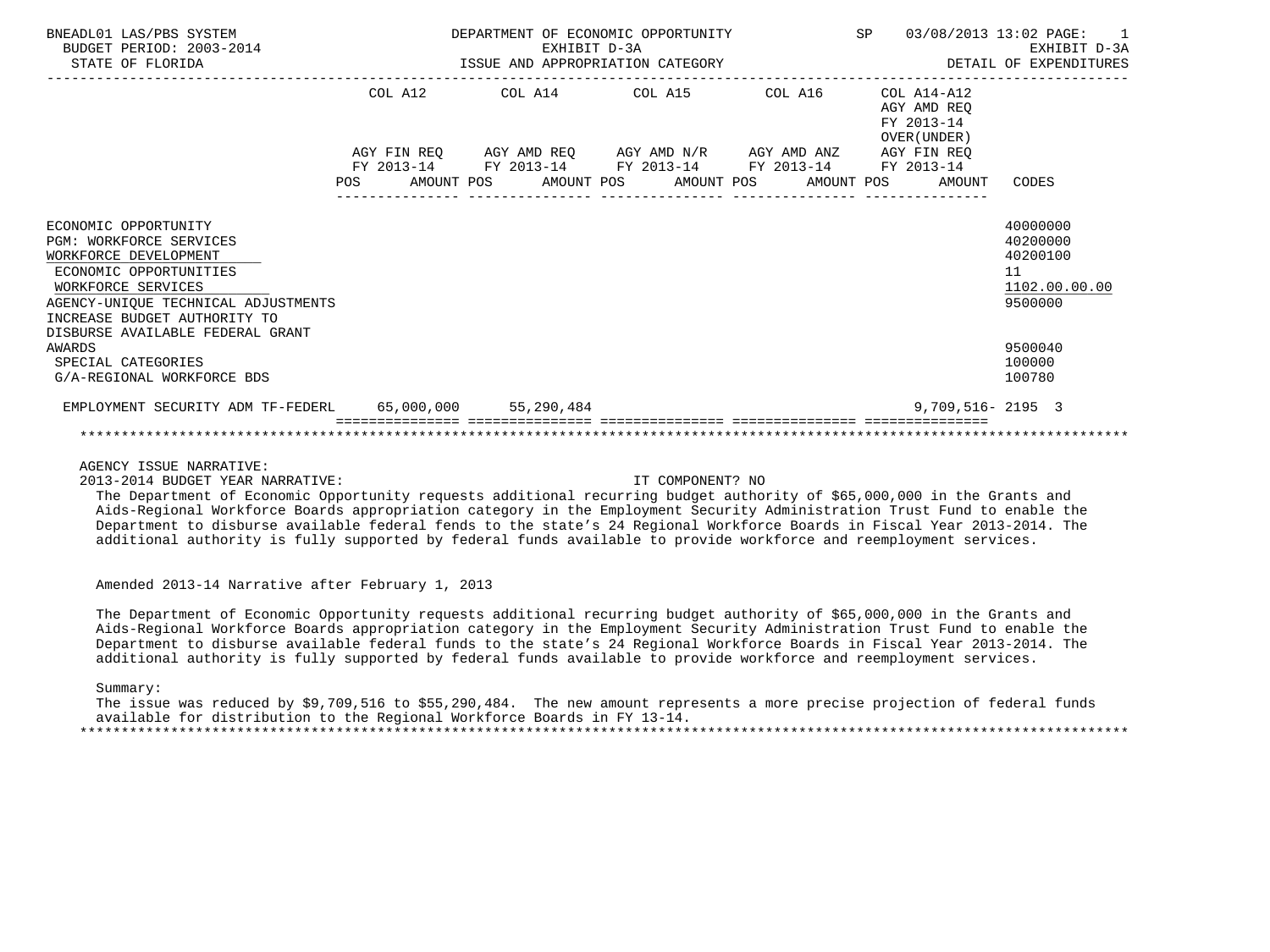| BNEADL01 LAS/PBS SYSTEM<br>BUDGET PERIOD: 2003-2014<br>STATE OF FLORIDA                                     | ISSUE AND APPROPRIATION CATEGORY | 2<br>03/08/2013 13:02 PAGE:<br>EXHIBIT D-3A<br>DETAIL OF EXPENDITURES |                          |                                                              |                                  |
|-------------------------------------------------------------------------------------------------------------|----------------------------------|-----------------------------------------------------------------------|--------------------------|--------------------------------------------------------------|----------------------------------|
|                                                                                                             | COL A12                          | COL A14 COL A15                                                       | COL A16                  | $COL A14 - A12$<br>AGY AMD REO<br>FY 2013-14<br>OVER (UNDER) |                                  |
|                                                                                                             |                                  | AGY FIN REO AGY AMD REO AGY AMD N/R AGY AMD ANZ                       |                          | AGY FIN REO                                                  |                                  |
|                                                                                                             | FY 2013-14<br>POS.               | FY 2013-14 FY 2013-14 FY 2013-14<br>AMOUNT POS<br>AMOUNT POS          | AMOUNT POS<br>AMOUNT POS | FY 2013-14<br>AMOUNT                                         | CODES                            |
| ECONOMIC OPPORTUNITY<br>PGM: COMMUNITY DEVELOPMENT<br>COMMUNITY PLANNING                                    |                                  |                                                                       |                          |                                                              | 40000000<br>40300000<br>40300100 |
| ECONOMIC OPPORTUNITIES<br>COMMUN DEV/REVITALIZATION                                                         |                                  |                                                                       |                          |                                                              | 11<br>1104.00.00.00              |
| RURAL, URBAN AND SMALL BUSINESS<br>ASSISTANCE AND ECONOMIC DEVELOPMENT<br>CONTINUE FUNDING FOR THE ECONOMIC |                                  |                                                                       |                          |                                                              | 6300000                          |
| GARDENING TECHNICAL ASSISTANCE<br>PROGRAM<br>SPECIAL CATEGORIES<br>G/A-ECONOMIC GARDENING-UCF               |                                  |                                                                       |                          |                                                              | 6300110<br>100000<br>100268      |
| $-$ STATE<br>SEED TRUST FUND                                                                                | 2,000,000                        |                                                                       |                          | $2,000,000 - 2041$ 1                                         |                                  |
|                                                                                                             |                                  |                                                                       |                          |                                                              |                                  |

2013-2014 BUDGET YEAR NARRATIVE: IT COMPONENT? NO

 The Department requests \$2,000,000 of nonrecurring funds from the State Economic Enhancement and Development (SEED) Trust Fund to continue the current year funding level for the Economic Gardening Technical Assistance Program in Fiscal Year 2013-14.

 This issue aligns with the following strategies contained in Florida's Strategic Plan for Economic Development July 2012 - June 2017 (version 19):

#12 - Innovation and Economic Development - Brand and consistently market Florida as the best state for business.

#20 - Business Climate and Competitiveness - Reduce barriers to small/minority business and entrepreneurial growth.

 #21 - Business Climate and Competitiveness - Expand opportunities for access to capital for businesses throughout their life cycle.

 #23 - Business Climate and Competitiveness - Development a government revenue structure that encourages business growth and development.

Amended 2013-14 Narrative after February 1, 2013

 The Department requests \$2,000,000 of nonrecurring funds from the State Economic Enhancement and Development (SEED) Trust Fund to continue the current year funding level for the Economic Gardening Technical Assistance Program in Fiscal Year 2013-14.

 This issue aligns with the following strategies contained in Florida's Strategic Plan for Economic Development July 2012 - June 2017 (version 19):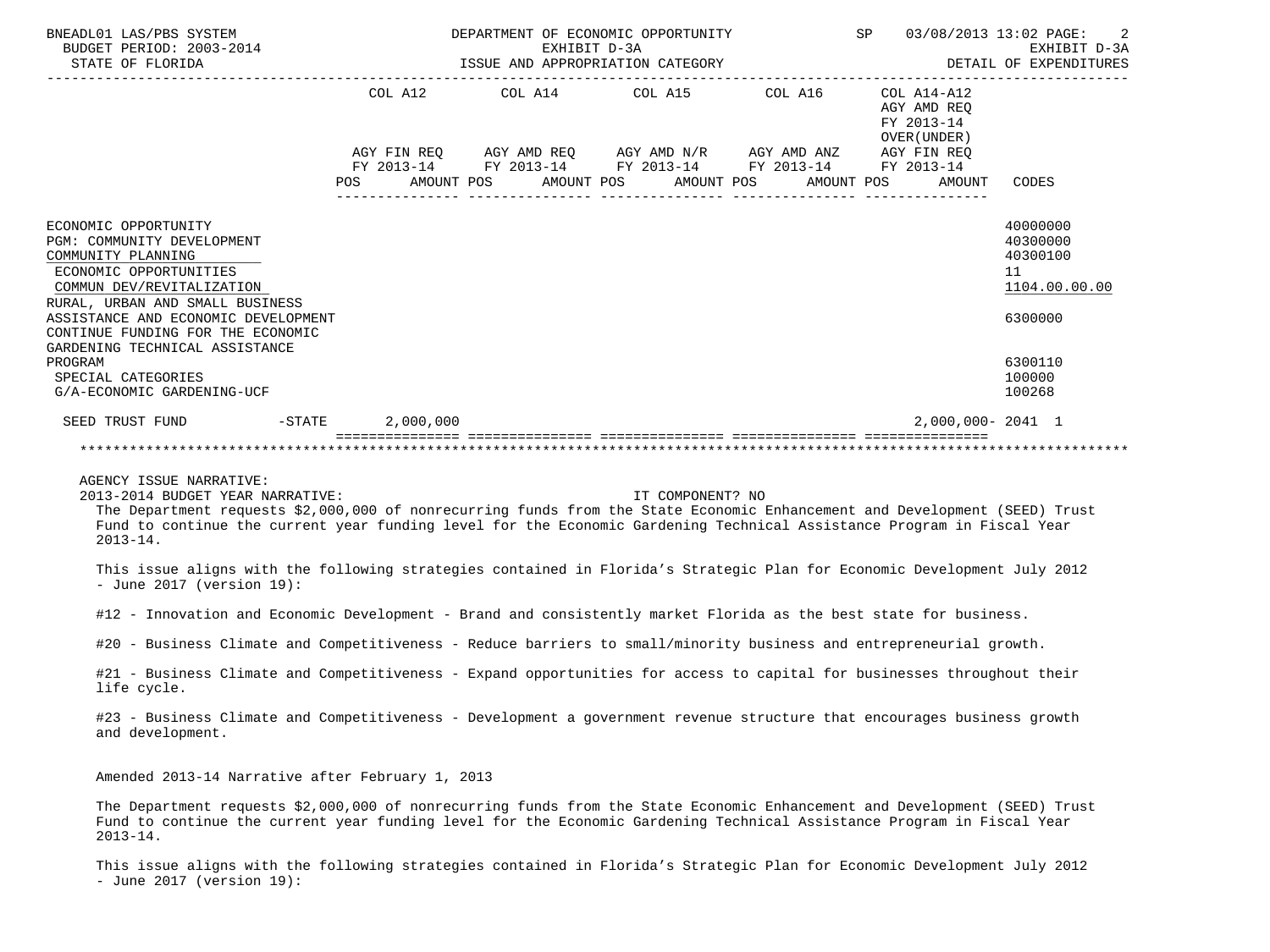| BNEADL01 LAS/PBS SYSTEM<br>BUDGET PERIOD: 2003-2014<br>STATE OF FLORIDA                                                                                                                                                                                                                                                                                                                                                                                                                                                                       |         | DEPARTMENT OF ECONOMIC OPPORTUNITY SP<br>EXHIBIT D-3A<br>ISSUE AND APPROPRIATION CATEGORY                                                                              |            |            |                                                                                   | 03/08/2013 13:02 PAGE:<br>3<br>EXHIBIT D-3A<br>DETAIL OF EXPENDITURES         |  |  |
|-----------------------------------------------------------------------------------------------------------------------------------------------------------------------------------------------------------------------------------------------------------------------------------------------------------------------------------------------------------------------------------------------------------------------------------------------------------------------------------------------------------------------------------------------|---------|------------------------------------------------------------------------------------------------------------------------------------------------------------------------|------------|------------|-----------------------------------------------------------------------------------|-------------------------------------------------------------------------------|--|--|
|                                                                                                                                                                                                                                                                                                                                                                                                                                                                                                                                               | POS     | COL A12 COL A14 COL A15 COL A16<br>AGY FIN REQ AGY AMD REQ AGY AMD N/R AGY AMD ANZ AGY FIN REQ<br>FY 2013-14 FY 2013-14 FY 2013-14 FY 2013-14 FY 2013-14<br>AMOUNT POS | AMOUNT POS | AMOUNT POS | COL A14-A12<br>AGY AMD REQ<br>FY 2013-14<br>OVER (UNDER )<br>AMOUNT POS<br>AMOUNT | CODES                                                                         |  |  |
| ECONOMIC OPPORTUNITY<br>PGM: COMMUNITY DEVELOPMENT<br>COMMUNITY PLANNING<br>ECONOMIC OPPORTUNITIES<br>COMMUN DEV/REVITALIZATION<br>RURAL, URBAN AND SMALL BUSINESS<br>ASSISTANCE AND ECONOMIC DEVELOPMENT<br>CONTINUE FUNDING FOR THE ECONOMIC<br>GARDENING TECHNICAL ASSISTANCE<br>PROGRAM                                                                                                                                                                                                                                                   |         |                                                                                                                                                                        |            |            |                                                                                   | 40000000<br>40300000<br>40300100<br>11<br>1104.00.00.00<br>6300000<br>6300110 |  |  |
| #12 - Innovation and Economic Development - Brand and consistently market Florida as the best state for business.<br>#20 - Business Climate and Competitiveness - Reduce barriers to small/minority business and entrepreneurial growth.<br>#21 - Business Climate and Competitiveness - Expand opportunities for access to capital for businesses throughout their<br>life cycle.<br>#23 - Business Climate and Competitiveness - Development a government revenue structure that encourages business growth<br>and development.<br>Summary: |         |                                                                                                                                                                        |            |            |                                                                                   |                                                                               |  |  |
| The issue was reduced by \$2,000,000 to \$0. Based on limited resources the Department no longer requests this additional<br>budget for fiscal year 13-14.                                                                                                                                                                                                                                                                                                                                                                                    |         |                                                                                                                                                                        |            |            |                                                                                   |                                                                               |  |  |
| AGENCY-UNIQUE TECHNICAL ADJUSTMENTS<br>INCREASE BUDGET AUTHORITY TO<br>DISBURSE AVAILABLE FEDERAL GRANT<br>AWARDS<br>EXPENSES                                                                                                                                                                                                                                                                                                                                                                                                                 |         |                                                                                                                                                                        |            |            |                                                                                   | 9500000<br>9500040<br>040000                                                  |  |  |
| FEDERAL GRANTS TRUST FUND -FEDERL                                                                                                                                                                                                                                                                                                                                                                                                                                                                                                             | 11,000  | 11,000                                                                                                                                                                 |            |            |                                                                                   | 2261 3                                                                        |  |  |
| SPECIAL CATEGORIES<br>G/A-CONTRACTED SERVICES                                                                                                                                                                                                                                                                                                                                                                                                                                                                                                 |         |                                                                                                                                                                        |            |            |                                                                                   | 100000<br>100778                                                              |  |  |
| FEDERAL GRANTS TRUST FUND -FEDERL                                                                                                                                                                                                                                                                                                                                                                                                                                                                                                             | 119,280 | 119,280                                                                                                                                                                |            |            |                                                                                   | 2261 3                                                                        |  |  |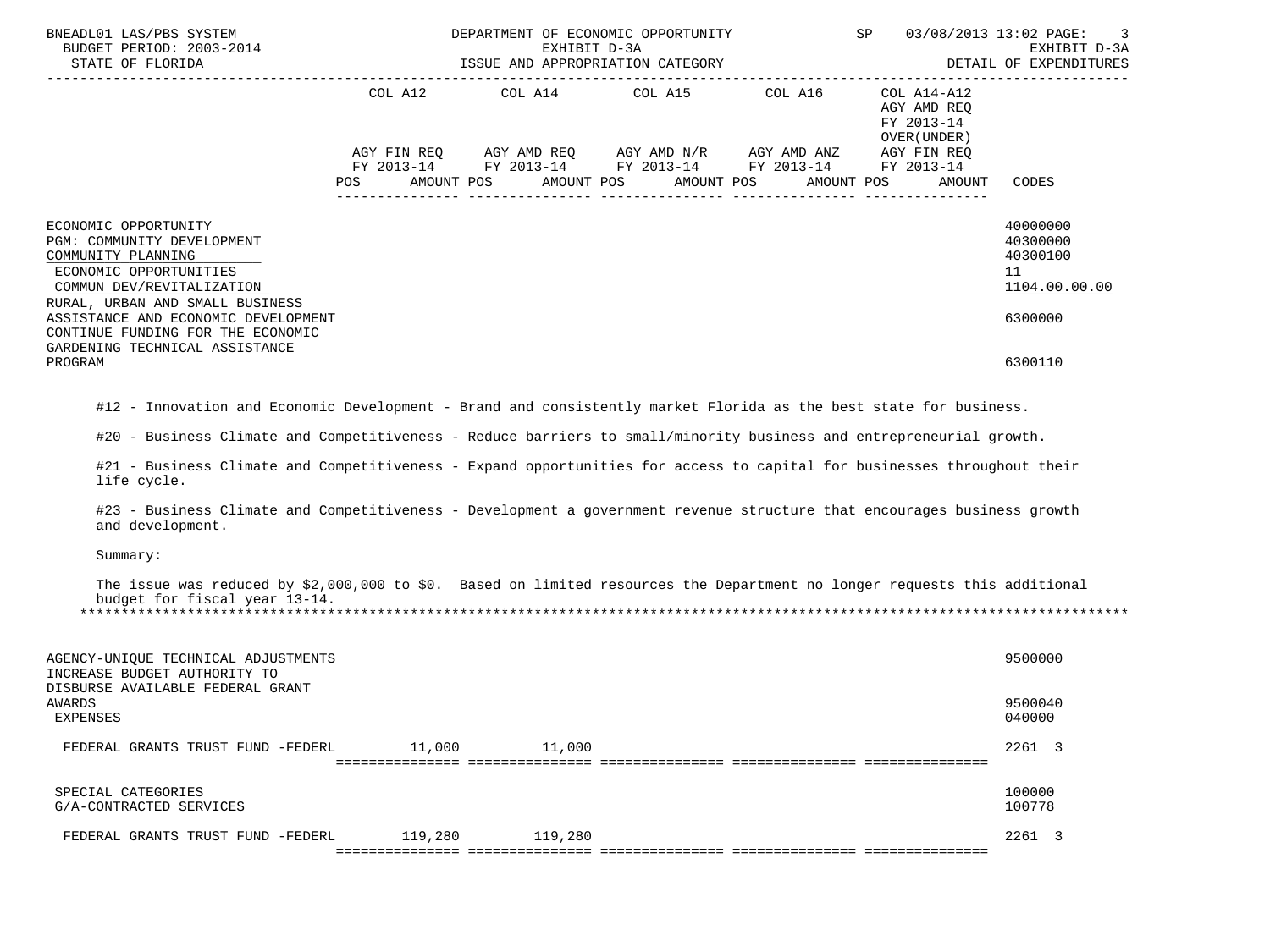| BNEADL01 LAS/PBS SYSTEM<br>BUDGET PERIOD: 2003-2014<br>STATE OF FLORIDA                                                                                                                                                                    | DEPARTMENT OF ECONOMIC OPPORTUNITY<br>SP 03/08/2013 13:02 PAGE:<br>EXHIBIT D-3A<br>ISSUE AND APPROPRIATION CATEGORY<br>DETAIL OF EXPENDITURES |  |  |  |  |                                                                                                                        |  | 4<br>EXHIBIT D-3A |                                                          |                                                                    |
|--------------------------------------------------------------------------------------------------------------------------------------------------------------------------------------------------------------------------------------------|-----------------------------------------------------------------------------------------------------------------------------------------------|--|--|--|--|------------------------------------------------------------------------------------------------------------------------|--|-------------------|----------------------------------------------------------|--------------------------------------------------------------------|
|                                                                                                                                                                                                                                            |                                                                                                                                               |  |  |  |  | COL A12 COL A14 COL A15 COL A16                                                                                        |  |                   | COL A14-A12<br>AGY AMD REO<br>FY 2013-14<br>OVER (UNDER) |                                                                    |
|                                                                                                                                                                                                                                            |                                                                                                                                               |  |  |  |  | AGY FIN REQ AGY AMD REQ AGY AMD N/R AGY AMD ANZ AGY FIN REQ                                                            |  |                   |                                                          |                                                                    |
|                                                                                                                                                                                                                                            |                                                                                                                                               |  |  |  |  | FY 2013-14 FY 2013-14 FY 2013-14 FY 2013-14 FY 2013-14<br>POS AMOUNT POS AMOUNT POS AMOUNT POS AMOUNT POS AMOUNT CODES |  |                   |                                                          |                                                                    |
| ECONOMIC OPPORTUNITY<br>PGM: COMMUNITY DEVELOPMENT<br>COMMUNITY PLANNING<br>ECONOMIC OPPORTUNITIES<br>COMMUN DEV/REVITALIZATION<br>AGENCY-UNIQUE TECHNICAL ADJUSTMENTS<br>INCREASE BUDGET AUTHORITY TO<br>DISBURSE AVAILABLE FEDERAL GRANT |                                                                                                                                               |  |  |  |  |                                                                                                                        |  |                   |                                                          | 40000000<br>40300000<br>40300100<br>11<br>1104.00.00.00<br>9500000 |
| AWARDS                                                                                                                                                                                                                                     |                                                                                                                                               |  |  |  |  |                                                                                                                        |  |                   |                                                          | 9500040                                                            |
| TOTAL: INCREASE BUDGET AUTHORITY TO<br>DISBURSE AVAILABLE FEDERAL GRANT<br>AWARDS                                                                                                                                                          |                                                                                                                                               |  |  |  |  |                                                                                                                        |  |                   |                                                          | 9500040                                                            |
| TOTAL ISSUE 130,280 130,280                                                                                                                                                                                                                |                                                                                                                                               |  |  |  |  |                                                                                                                        |  |                   |                                                          |                                                                    |
|                                                                                                                                                                                                                                            |                                                                                                                                               |  |  |  |  |                                                                                                                        |  |                   |                                                          |                                                                    |

2013-2014 BUDGET YEAR NARRATIVE: IT COMPONENT? NO

 The Department of Economic Opportunity requests \$130,280 in recurring budget authority to continue implementing the Community Resiliency Program. This will be added to the existing recurring authority for total funding of \$515,280 as follows: \$72,280 in Other Personal Services, \$26,000 in Expenses, and \$417,000 in Contracted Services.

 Hazard mitigation planning and waterfront revitalization are important components of building community resiliency to natural and man-made hazards, as well as economic decline. In addition, adaptation planning for coastal hazards is important to ensure that long-term investments in community infrastructure are taking future vulnerability into consideration. Given the vulnerability of the state's coastal resources, the state must continue to develop innovative methods for promoting community resiliency through land use planning. Resiliency through local planning will assist communities in mitigating and minimizing the impacts of hazards, and ensure swifter and more efficient recovery, which in turn will allow for better economic continuity for the communities. This is consistent with the Florida Strategic Plan for Economic Development Goal to lead the nation in quality of life. Specifically, this initiative supports strategies 27 and 28 to "create and sustain vibrant, safe and healthy communities that attract workers, businesses, residents and visitors" and to "ensure Florida's environment and quality of life are sustained and enhanced by future growth plans and development decisions."

 Beginning in FY 2011-2012, the Department began receiving funding from the Florida Department of Environmental Protection (DEP) and the National Oceanic and Atmospheric Administration (NOAA) for five years to implement the Community Resiliency Program. During the third year, FY 2013-2014, the Department will conduct a pilot program in two communities to test adaptation modeling and planning practices researched and developed in the previous two program years, and develop a recommendation for a statewide assessment, one that recognizes the variation in vulnerability in different regions and consistent with the guidance found in 44 CFR Part 201.4, concerning risk assessments for state and local hazard mitigation plans. The Department also received supplemental funds to support the City of Ft. Lauderdale and Broward County in their effort to address adaptation in their local comprehensive plan, and to produce guidance on how other communities can apply the lessons learned in South Florida.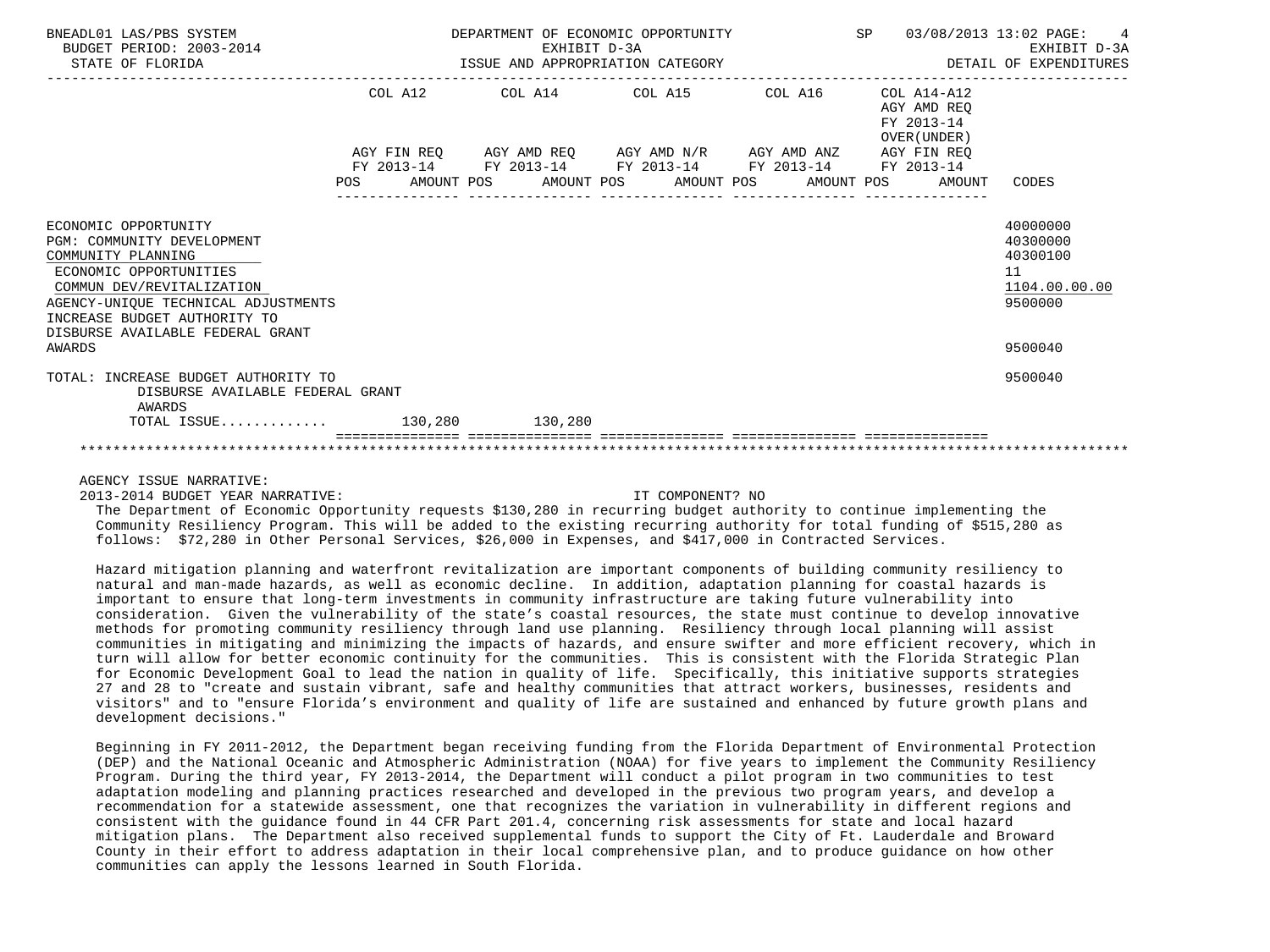| BNEADL01 LAS/PBS SYSTEM                                                                                                                                                                                                                                                                                                                                                                                                                                                                                                                                                                                                                                                                                             | DEPARTMENT OF ECONOMIC OPPORTUNITY<br>BUDGET PERIOD: 2003-2014 EXHIBIT D-3A<br>STATE OF FLORIDA STATE OF STATE OF STATES AND APPROPRIATION CATEGORY |  |  |  |  |                                                                                                   |  |  |  | SP 03/08/2013 13:02 PAGE: 5<br>EXHIBIT D-3A<br>DETAIL OF EXPENDITURES |                                                                    |  |
|---------------------------------------------------------------------------------------------------------------------------------------------------------------------------------------------------------------------------------------------------------------------------------------------------------------------------------------------------------------------------------------------------------------------------------------------------------------------------------------------------------------------------------------------------------------------------------------------------------------------------------------------------------------------------------------------------------------------|-----------------------------------------------------------------------------------------------------------------------------------------------------|--|--|--|--|---------------------------------------------------------------------------------------------------|--|--|--|-----------------------------------------------------------------------|--------------------------------------------------------------------|--|
|                                                                                                                                                                                                                                                                                                                                                                                                                                                                                                                                                                                                                                                                                                                     |                                                                                                                                                     |  |  |  |  | COL A12 COL A14 COL A15 COL A16                                                                   |  |  |  | COL A14-A12<br>AGY AMD REO<br>FY 2013-14<br>OVER (UNDER)              |                                                                    |  |
|                                                                                                                                                                                                                                                                                                                                                                                                                                                                                                                                                                                                                                                                                                                     |                                                                                                                                                     |  |  |  |  | AGY FIN REQ AGY AMD REQ AGY AMD N/R AGY AMD ANZ AGY FIN REQ                                       |  |  |  |                                                                       |                                                                    |  |
|                                                                                                                                                                                                                                                                                                                                                                                                                                                                                                                                                                                                                                                                                                                     | <b>POS</b>                                                                                                                                          |  |  |  |  | FY 2013-14 FY 2013-14 FY 2013-14 FY 2013-14<br>AMOUNT POS AMOUNT POS AMOUNT POS AMOUNT POS AMOUNT |  |  |  | FY 2013-14                                                            | CODES                                                              |  |
| ECONOMIC OPPORTUNITY<br>PGM: COMMUNITY DEVELOPMENT<br>COMMUNITY PLANNING<br>ECONOMIC OPPORTUNITIES<br>COMMUN DEV/REVITALIZATION<br>AGENCY-UNIQUE TECHNICAL ADJUSTMENTS<br>INCREASE BUDGET AUTHORITY TO                                                                                                                                                                                                                                                                                                                                                                                                                                                                                                              |                                                                                                                                                     |  |  |  |  |                                                                                                   |  |  |  |                                                                       | 40000000<br>40300000<br>40300100<br>11<br>1104.00.00.00<br>9500000 |  |
| DISBURSE AVAILABLE FEDERAL GRANT<br>AWARDS                                                                                                                                                                                                                                                                                                                                                                                                                                                                                                                                                                                                                                                                          |                                                                                                                                                     |  |  |  |  |                                                                                                   |  |  |  |                                                                       | 9500040                                                            |  |
| The funding provided by DEP and NOAA will allow the Department to build a framework for more effectively integrating<br>community resiliency issues into land use, hazard mitigation, and coastal and working waterfront revitalization planning<br>activities in the state. Without funding, local governments' needs for continued technical assistance to build community<br>resiliency in a variety of planning contexts will go unmet, coastal planning issues will continue to be handled in<br>isolation, and the Department will lose the opportunity to observe and capture innovative planning strategies to promote<br>community resiliency and minimize the economic impacts of hazards to communities. |                                                                                                                                                     |  |  |  |  |                                                                                                   |  |  |  |                                                                       |                                                                    |  |

\*\*\*\*\*\*\*\*\*\*\*\*\*\*\*\*\*\*\*\*\*\*\*\*\*\*\*\*\*\*\*\*\*\*\*\*\*\*\*\*\*\*\*\*\*\*\*\*\*\*\*\*\*\*\*\*\*\*\*\*\*\*\*\*\*\*\*\*\*\*\*\*\*\*\*\*\*\*\*\*\*\*\*\*\*\*\*\*\*\*\*\*\*\*\*\*\*\*\*\*\*\*\*\*\*\*\*\*\*\*\*\*\*\*\*\*\*\*\*\*\*\*\*\*\*\*\*

| TOTAL: COMMUN DEV/REVITALIZATION |           |         | '104.00.00.00   |
|----------------------------------|-----------|---------|-----------------|
| BY FUND TYPE                     |           |         |                 |
| FUNDS.<br>TRIIST                 | 2,130,280 | 130,280 | 2,000,000- 2000 |
|                                  |           |         |                 |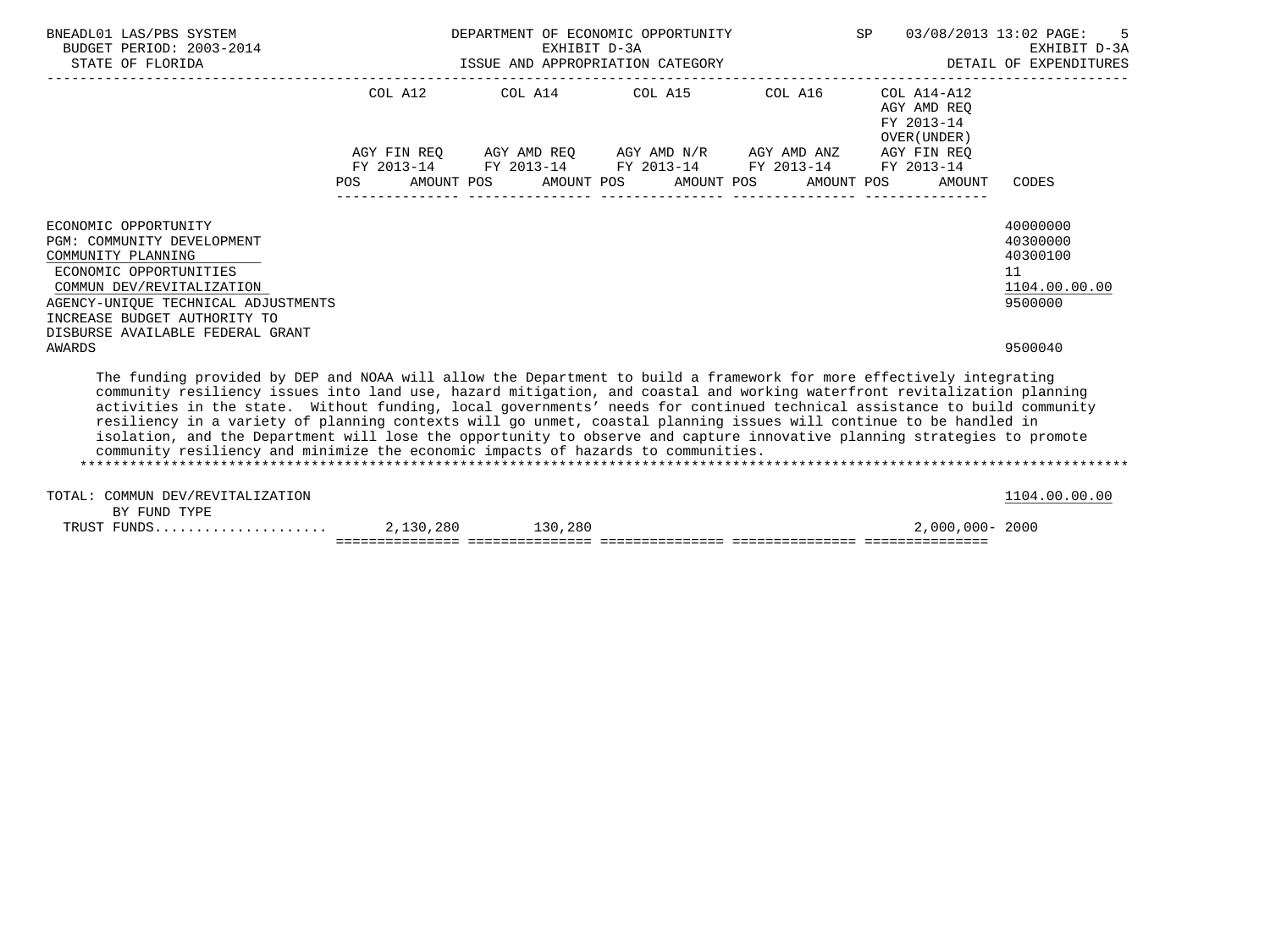| BNEADL01 LAS/PBS SYSTEM<br>BUDGET PERIOD: 2003-2014<br>STATE OF FLORIDA                                                                                                                                                                            | DEPARTMENT OF ECONOMIC OPPORTUNITY<br>EXHIBIT D-3A<br>EXHIBIT D-3A<br>ISSUE AND APPROPRIATION CATEGORY | SP 03/08/2013 13:02 PAGE: | 6<br>EXHIBIT D-3A<br>DETAIL OF EXPENDITURES                  |                                                                    |
|----------------------------------------------------------------------------------------------------------------------------------------------------------------------------------------------------------------------------------------------------|--------------------------------------------------------------------------------------------------------|---------------------------|--------------------------------------------------------------|--------------------------------------------------------------------|
|                                                                                                                                                                                                                                                    | COL A12 COL A14 COL A15 COL A16                                                                        |                           | COL A14-A12<br>AGY AMD REO<br>FY 2013-14<br>OVER (UNDER)     |                                                                    |
|                                                                                                                                                                                                                                                    | AGY FIN REQ AGY AMD REQ AGY AMD N/R AGY AMD ANZ AGY FIN REQ                                            |                           |                                                              |                                                                    |
|                                                                                                                                                                                                                                                    | FY 2013-14 FY 2013-14 FY 2013-14 FY 2013-14 FY 2013-14                                                 |                           |                                                              |                                                                    |
|                                                                                                                                                                                                                                                    |                                                                                                        |                           | POS AMOUNT POS AMOUNT POS AMOUNT POS AMOUNT POS AMOUNT CODES |                                                                    |
| ECONOMIC OPPORTUNITY<br>PGM: COMMUNITY DEVELOPMENT<br>HOUSING & COMM DEVELOPMENT<br>ECONOMIC OPPORTUNITIES<br>COMMUN DEV/REVITALIZATION<br>AGENCY-UNIOUE TECHNICAL ADJUSTMENTS<br>INCREASE BUDGET AUTHORITY TO<br>DISBURSE AVAILABLE FEDERAL GRANT |                                                                                                        |                           |                                                              | 40000000<br>40300000<br>40300200<br>11<br>1104.00.00.00<br>9500000 |
| AWARDS<br>SPECIAL CATEGORIES<br>G/A-CONTRACTED SERVICES                                                                                                                                                                                            |                                                                                                        |                           |                                                              | 9500040<br>100000<br>100778                                        |
| SMALL CITIES COMM BLK GRNT-FEDERL 286,794 286,794<br>FEDERAL GRANTS TRUST FUND -FEDERL                                                                                                                                                             | 39,842 39,842                                                                                          |                           |                                                              | 2109 3<br>2261 3                                                   |
|                                                                                                                                                                                                                                                    | .__________ __________________                                                                         |                           |                                                              |                                                                    |
|                                                                                                                                                                                                                                                    |                                                                                                        |                           |                                                              |                                                                    |

2013-2014 BUDGET YEAR NARRATIVE: IT COMPONENT? NO

 The Department of Economic Opportunity requests an increase of budget authority in the Contracted Services category in the amount of \$326,636 for the Community Development Block Grant and Federal Grant Trust Funds within the Bureau of Housing and Community Development.

 It has been determined that additional Contracted Services budget authority is needed for all programs (Community Development Block Grants, Weatherization Assistance, Low-Income Home Energy Assistance, and Special Districts) administered by the Housing and Community Development budget entity.

 Please see similar issues # 2000100 and # 2000200 that realign budget authority mong the Other Personal and Expense categories to more accurately reflect program expenditures. \*\*\*\*\*\*\*\*\*\*\*\*\*\*\*\*\*\*\*\*\*\*\*\*\*\*\*\*\*\*\*\*\*\*\*\*\*\*\*\*\*\*\*\*\*\*\*\*\*\*\*\*\*\*\*\*\*\*\*\*\*\*\*\*\*\*\*\*\*\*\*\*\*\*\*\*\*\*\*\*\*\*\*\*\*\*\*\*\*\*\*\*\*\*\*\*\*\*\*\*\*\*\*\*\*\*\*\*\*\*\*\*\*\*\*\*\*\*\*\*\*\*\*\*\*\*\*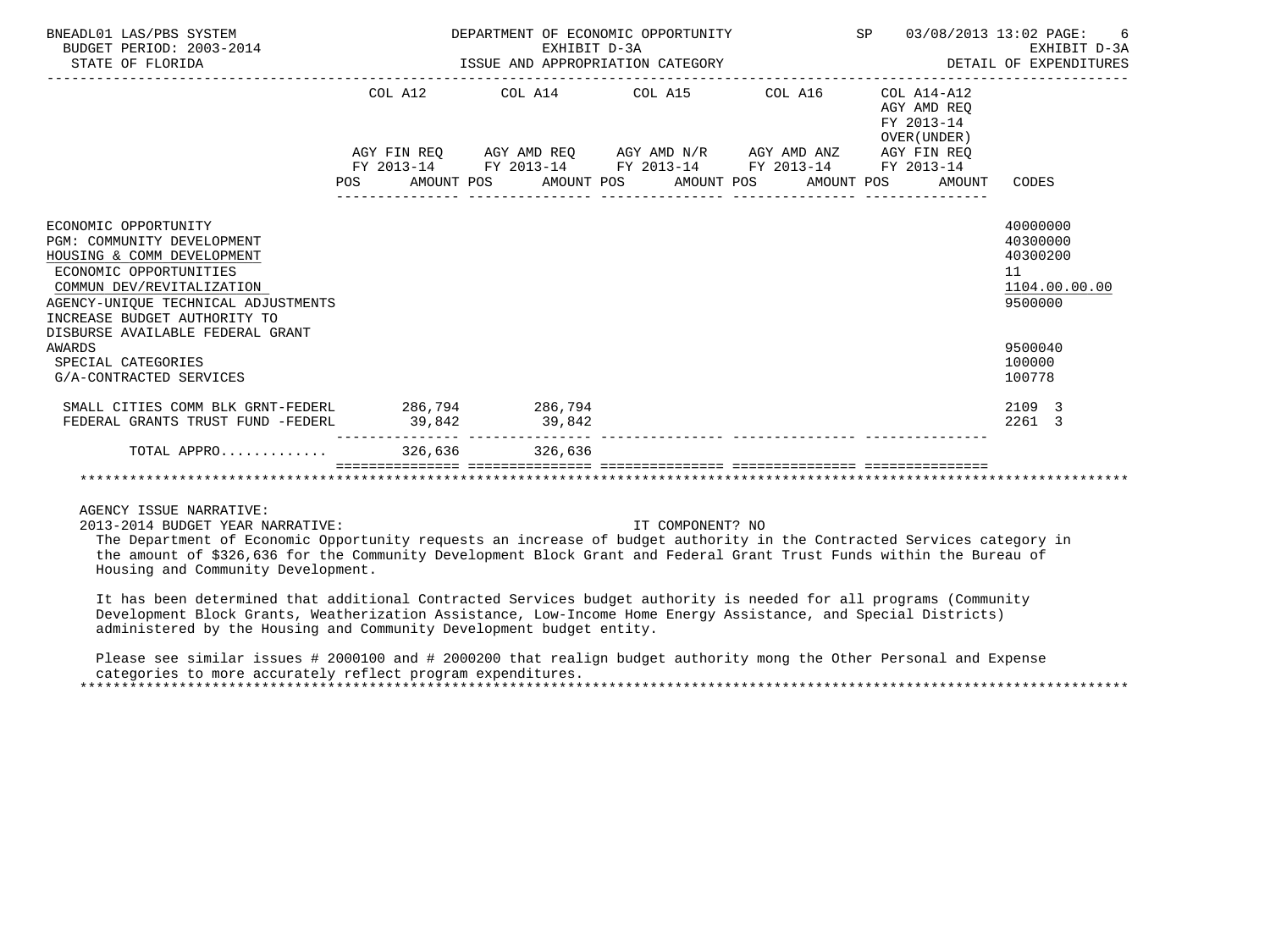| * NEADLP01<br>STATISTICAL INFORMATION<br>* BUDGET PERIOD: 2003-2014<br>EXHIBIT A, D AND D-3A LIST REQUEST                                                                                                                                                                                                                                                                                                                                                                                                                        | $03/08/2013$ 13:02 *<br>SP<br>JPJ 40 |
|----------------------------------------------------------------------------------------------------------------------------------------------------------------------------------------------------------------------------------------------------------------------------------------------------------------------------------------------------------------------------------------------------------------------------------------------------------------------------------------------------------------------------------|--------------------------------------|
|                                                                                                                                                                                                                                                                                                                                                                                                                                                                                                                                  | PAGE:<br>1 <sup>1</sup>              |
|                                                                                                                                                                                                                                                                                                                                                                                                                                                                                                                                  |                                      |
|                                                                                                                                                                                                                                                                                                                                                                                                                                                                                                                                  |                                      |
| SAVE TITLE: RUN OF 03/08/2013 12:50:21<br>SAVE INITIALS: JPJ SAVE DEPARTMENT: 40 SAVE ID:                                                                                                                                                                                                                                                                                                                                                                                                                                        |                                      |
| ** DATA SELECTIONS **                                                                                                                                                                                                                                                                                                                                                                                                                                                                                                            |                                      |
|                                                                                                                                                                                                                                                                                                                                                                                                                                                                                                                                  |                                      |
| REPORT OPTION $1$ - Exhibit A, D and D-3A                                                                                                                                                                                                                                                                                                                                                                                                                                                                                        |                                      |
|                                                                                                                                                                                                                                                                                                                                                                                                                                                                                                                                  |                                      |
| COLUMN: A12 A14<br>A15 A16<br>$\overline{\text{A14-A12}}$ CODES                                                                                                                                                                                                                                                                                                                                                                                                                                                                  |                                      |
| CALCULATE DIFFERENCE ONLY $(Y/N): N$ THAT EXCEED:                                                                                                                                                                                                                                                                                                                                                                                                                                                                                |                                      |
| INCLUDE (Y/N) FTE: Y<br>SALARY RATE: Y POSITION DATA: Y                                                                                                                                                                                                                                                                                                                                                                                                                                                                          |                                      |
| REPORT TOTAL:                                                                                                                                                                                                                                                                                                                                                                                                                                                                                                                    |                                      |
| REPORT: NO TOTAL                                                                                                                                                                                                                                                                                                                                                                                                                                                                                                                 |                                      |
|                                                                                                                                                                                                                                                                                                                                                                                                                                                                                                                                  |                                      |
| BUDGET ENTITY OR GROUP/ACCUMULATION LEVEL (0=MERGE, 1=LEVEL 1, 2=LEVEL 2, 3=LEVEL 3, 4=LOWEST LEVEL)                                                                                                                                                                                                                                                                                                                                                                                                                             |                                      |
| $1-7:$ $4$                                                                                                                                                                                                                                                                                                                                                                                                                                                                                                                       |                                      |
|                                                                                                                                                                                                                                                                                                                                                                                                                                                                                                                                  |                                      |
| $\frac{1}{1-\frac{1}{1-\frac{1}{1-\frac{1}{1-\frac{1}{1-\frac{1}{1-\frac{1}{1-\frac{1}{1-\frac{1}{1-\frac{1}{1-\frac{1}{1-\frac{1}{1-\frac{1}{1-\frac{1}{1-\frac{1}{1-\frac{1}{1-\frac{1}{1-\frac{1}{1-\frac{1}{1-\frac{1}{1-\frac{1}{1-\frac{1}{1-\frac{1}{1-\frac{1}{1-\frac{1}{1-\frac{1}{1-\frac{1}{1-\frac{1}{1-\frac{1}{1-\frac{1}{1-\frac{1}{1-\frac{1}{1-\frac{1}{1-\frac{1}{1-\frac{1}{1-\frac{1}{1-\frac{1$<br>$\frac{1}{2}$ and $\frac{1}{2}$ and $\frac{1}{2}$ and $\frac{1}{2}$ and $\frac{1}{2}$ and $\frac{1}{2}$ |                                      |
| $22 - 27$ : ______________ _<br><u> 1980 - Jan Stein Harry Harry Harry Harry Harry Harry Harry Harry Harry Harry Harry Harry Harry Harry Harry Harry Harry Harry Harry Harry Harry Harry Harry Harry Harry Harry Harry Harry Harry Harry Harry Harry Harry Harry</u>                                                                                                                                                                                                                                                             |                                      |
| EXCLUDE:                                                                                                                                                                                                                                                                                                                                                                                                                                                                                                                         |                                      |
|                                                                                                                                                                                                                                                                                                                                                                                                                                                                                                                                  |                                      |
| BUDGET ENTITY TOTALS:                                                                                                                                                                                                                                                                                                                                                                                                                                                                                                            |                                      |
|                                                                                                                                                                                                                                                                                                                                                                                                                                                                                                                                  |                                      |
| LEVEL 1: NO TOTAL                                                                                                                                                                                                                                                                                                                                                                                                                                                                                                                |                                      |
| LEVEL 2: NO TOTAL                                                                                                                                                                                                                                                                                                                                                                                                                                                                                                                |                                      |
| LEVEL 3: NO TOTAL                                                                                                                                                                                                                                                                                                                                                                                                                                                                                                                |                                      |
| LOWEST LEVEL: BY FUND TYPE                                                                                                                                                                                                                                                                                                                                                                                                                                                                                                       |                                      |
|                                                                                                                                                                                                                                                                                                                                                                                                                                                                                                                                  |                                      |
| PROGRAM COMPONENT/ACCUMULATION LEVEL (1, 2, 3, 4 OR 5 FOR 2, 4, 6, 8 OR 10 DIGITS, 0=MERGED):                                                                                                                                                                                                                                                                                                                                                                                                                                    |                                      |
| PROGRAM COMPONENT:<br>- 5                                                                                                                                                                                                                                                                                                                                                                                                                                                                                                        |                                      |
| PROGRAM COMPONENT TOTAL:                                                                                                                                                                                                                                                                                                                                                                                                                                                                                                         |                                      |
| POLICY AREA: NO TOTAL                                                                                                                                                                                                                                                                                                                                                                                                                                                                                                            |                                      |
| PROGRAM COMPONENT: BY FUND TYPE                                                                                                                                                                                                                                                                                                                                                                                                                                                                                                  |                                      |
|                                                                                                                                                                                                                                                                                                                                                                                                                                                                                                                                  |                                      |
| ISSUE CODE OR GROUP/ACCUMULATION LEVEL (1, 2 OR 3 FOR 1, 3 OR 7 CHARACTERS, 0=MERGED):                                                                                                                                                                                                                                                                                                                                                                                                                                           |                                      |
| ISSUE CODE OR GROUP: 6300110 3 9500040 3                                                                                                                                                                                                                                                                                                                                                                                                                                                                                         |                                      |
| ISSUE TOTAL:                                                                                                                                                                                                                                                                                                                                                                                                                                                                                                                     |                                      |
| SUMMARY: NO TOTAL                                                                                                                                                                                                                                                                                                                                                                                                                                                                                                                |                                      |
| DETAIL: LINE TOTAL                                                                                                                                                                                                                                                                                                                                                                                                                                                                                                               |                                      |
|                                                                                                                                                                                                                                                                                                                                                                                                                                                                                                                                  |                                      |
| APPROPRIATION CATEGORY OR GROUP/ACCUMULATION LEVEL (1=MAJOR, 2=MINOR, 0=MERGED):                                                                                                                                                                                                                                                                                                                                                                                                                                                 |                                      |
| $\overline{\phantom{0}}^2$                                                                                                                                                                                                                                                                                                                                                                                                                                                                                                       |                                      |
| INCLUDE FCO (Y/N): Y APPROPRIATION CATEGORY TITLE (S=SHORT, L=LONG): S                                                                                                                                                                                                                                                                                                                                                                                                                                                           |                                      |
| APPROPRIATION CATEGORY TOTAL:                                                                                                                                                                                                                                                                                                                                                                                                                                                                                                    |                                      |
| MAJOR: NO TOTAL                                                                                                                                                                                                                                                                                                                                                                                                                                                                                                                  |                                      |
|                                                                                                                                                                                                                                                                                                                                                                                                                                                                                                                                  |                                      |
| MINOR: BY DETAIL FUND                                                                                                                                                                                                                                                                                                                                                                                                                                                                                                            |                                      |
| $\star$<br>ITEMIZATION OF EXPENDITURE:                                                                                                                                                                                                                                                                                                                                                                                                                                                                                           |                                      |
| ACCUMULATION LEVEL (1=OPE/FCO, 2=IOE, 0=MERGE): 0<br>$\star$                                                                                                                                                                                                                                                                                                                                                                                                                                                                     |                                      |
|                                                                                                                                                                                                                                                                                                                                                                                                                                                                                                                                  |                                      |
|                                                                                                                                                                                                                                                                                                                                                                                                                                                                                                                                  |                                      |
| $\star$<br>ITEMIZATION OF EXPENDITURE TOTAL:<br>ITEMIZATION OF EXPENDITURE: NO TOTAL                                                                                                                                                                                                                                                                                                                                                                                                                                             |                                      |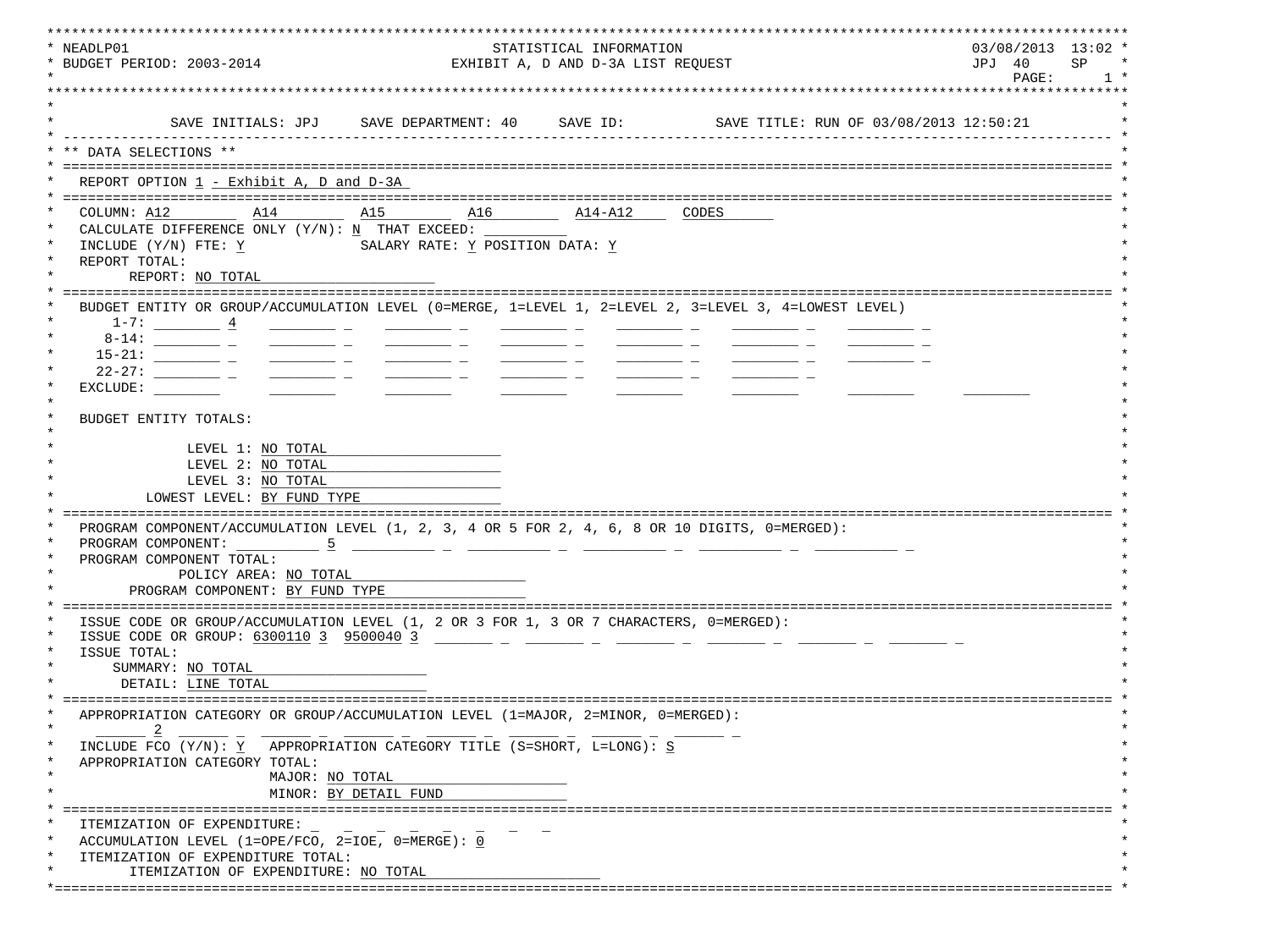| * NEADLP01 |                                                             |                                        | STATISTICAL INFORMATION            | $03/08/2013$ 13:02 * |
|------------|-------------------------------------------------------------|----------------------------------------|------------------------------------|----------------------|
|            | * BUDGET PERIOD: 2003-2014                                  |                                        | EXHIBIT A, D AND D-3A LIST REQUEST | JPJ 40<br>SP.        |
|            |                                                             |                                        |                                    | PAGE:<br>$2 *$       |
|            |                                                             |                                        |                                    |                      |
|            | FUND GROUPS SET: OR FUND:                                   |                                        |                                    |                      |
|            | FUNDING SOURCE IDENTIFIER:                                  |                                        |                                    |                      |
|            |                                                             |                                        |                                    |                      |
|            | REPORT BY FSI $(Y/N): Y$                                    |                                        |                                    |                      |
|            |                                                             |                                        |                                    |                      |
|            | DEPARTMENT NARRATIVE SET:                                   |                                        |                                    |                      |
| $\ast$     | BUDGET ENTITY NARRATIVE SET:                                |                                        |                                    |                      |
|            | ISSUE/ACTIVITY NARRATIVE SET: A1                            |                                        |                                    |                      |
| $\star$    |                                                             |                                        |                                    |                      |
|            | INCLUDE PROGRAM COMPONENT NARRATIVE (Y/N): N                |                                        |                                    |                      |
|            |                                                             |                                        |                                    |                      |
|            | FORMATTING **                                               |                                        |                                    |                      |
|            |                                                             |                                        |                                    |                      |
|            |                                                             |                                        |                                    |                      |
|            | REPORT HEADING: DEPARTMENT OF ECONOMIC OPPORTUNITY          |                                        |                                    |                      |
|            | EXHIBIT D-3A                                                |                                        |                                    |                      |
|            | ISSUE AND APPROPRIATION CATEGORY                            |                                        |                                    |                      |
|            |                                                             |                                        |                                    |                      |
|            | PAGE BREAKS: LOWEST LEVEL PRC                               |                                        |                                    |                      |
|            |                                                             |                                        |                                    |                      |
|            | (LEVEL 1, LEVEL 2, LEVEL 3, LOWEST LEVEL,                   |                                        |                                    |                      |
|            | IOE, GRP, PRC, SIS, ISC)                                    |                                        |                                    |                      |
|            |                                                             |                                        |                                    |                      |
|            |                                                             |                                        |                                    |                      |
|            | COLUMN CODES $(Y/N): Y$ FORMAT (L=LANDSCAPE, P=PORTRAIT): L |                                        |                                    |                      |
|            | SORT OPTIONS: DEPARTMENT/BUDGET ENTITY (C=CODE, T=TITLE): C |                                        |                                    |                      |
|            |                                                             | PROGRAM COMPONENT (C=CODE, T=TITLE): C |                                    |                      |
|            |                                                             |                                        |                                    |                      |
|            | TOTAL RECORDS READ FROM SORT:                               | 6                                      |                                    |                      |
|            | TOTAL RECORDS READ FROM CARD:                               | 44                                     |                                    |                      |
|            | TOTAL RECORDS READ FROM PAF:                                |                                        |                                    |                      |
| $\star$    | TOTAL RECORDS READ FROM OAF:                                |                                        |                                    |                      |
| $\star$    | TOTAL RECORDS READ FROM IEF:                                |                                        |                                    |                      |
| $\star$    | TOTAL RECORDS READ FROM BGF:                                |                                        |                                    |                      |
| $\star$    | TOTAL RECORDS READ FROM BEF:                                |                                        |                                    |                      |
| $\ast$     | TOTAL RECORDS READ FROM PCF:                                |                                        |                                    |                      |
| $\ast$     | TOTAL RECORDS READ FROM ICF:                                |                                        |                                    |                      |
| $\star$    | TOTAL RECORDS READ FROM INF:                                | 99                                     |                                    |                      |
| $\star$    | TOTAL RECORDS READ FROM ACF:                                |                                        |                                    |                      |
| $\star$    | TOTAL RECORDS READ FROM FCF:                                |                                        |                                    |                      |
| $\star$    | TOTAL RECORDS READ FROM FSF:                                | 10                                     |                                    |                      |
| $\star$    | TOTAL RECORDS READ FROM PCN:                                |                                        |                                    |                      |
|            | TOTAL RECORDS READ FROM BEN:                                |                                        |                                    |                      |
| $\star$    |                                                             |                                        |                                    |                      |
| $\ast$     | TOTAL RECORDS READ FROM DPC:<br>TOTAL RECORDS IN ERROR:     |                                        |                                    |                      |